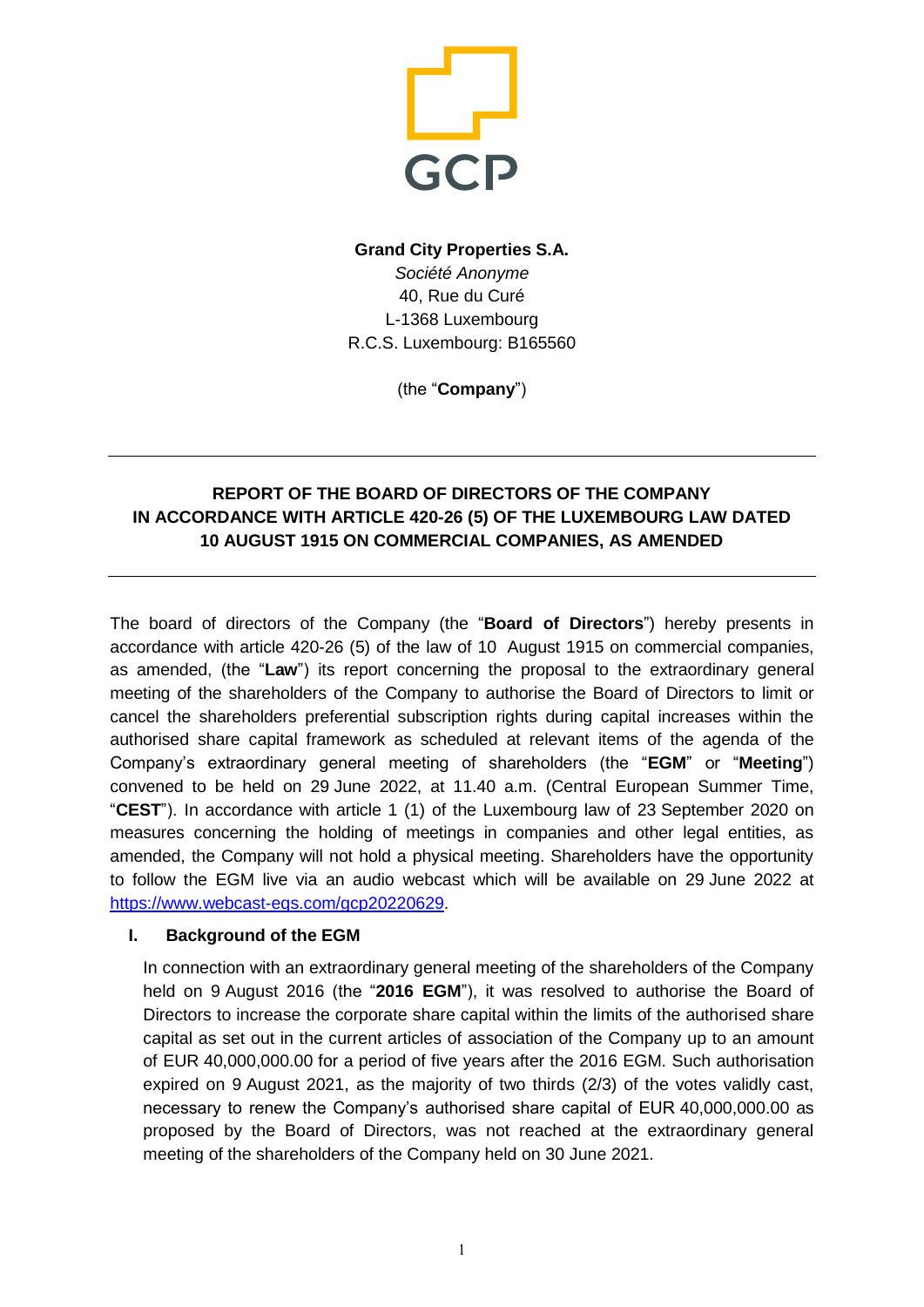The Board of Directors now proposes to create (i) a new authorised share capital in an amount of EUR 17,381,210.10 (represented by a maximum amount of 173,812,101 shares with a par value of ten cents each) (the "**General Authorised Share Capital**") and (ii) a special authorized share capital in an amount of EUR 5,000,000 (represented by a maximum amount of 50,000,000 shares with a par value of ten cents each) (the "**Special Authorised Share Capital**"), both for a period of five (5) years from the date of the EGM, or in case of adjournment because no quorum has been reached at the first EGM, of the adjourned EGM that effectively resolved on the creation of the new authorised share capital of the Company and of the special authorized share capital of the Company. The General Authorised Share Capital is aimed at providing the Company with more flexibility in connection with potential future capital markets and M&A transactions, whereas the Special Authorized Share Capital will be used only for share deliveries under the scrip dividend offerings, as further described below in section 3 of this report.

As of the date hereof, the subscribed share capital of the Company amounts to seventeen million six hundred eighteen thousand seven hundred eighty-nine euro and ninety cents (EUR 17,618,789.90) represented by one hundred seventy-six million one hundred eighty-seven thousand eight hundred ninety-nine (176,187,899) shares of a par value of ten cents (EUR 0.10) each, all of which are fully paid up.

## **II. Resolution Concerning the General Authorised Share Capital Submitted to the Shareholders' Votes at the EGM**

During the EGM, it is proposed to the shareholders of the Company to adopt the following resolution related to the General Authorised Share Capital of the Company:

- (a) to create a new authorised share capital of the Company in an amount of EUR 17,381,210.10 (represented by a maximum amount of 173,812,101 shares with a par value of ten cents each) and to approve the authorisation of the Board of Directors to increase the corporate share capital within the limits of the new authorised share capital for a period of five (5) years from 29 June 2022, or in case of adjournment because no quorum has been reached at the first EGM, of the adjourned EGM that effectively resolved on the creation of the new authorised share capital of the Company.
- (b) to approve the report of the Board of Directors pursuant to article 420-26 of the law of 10 August 1915 on commercial companies, as amended from time to time, relating to the possibility of the Board of Directors to cancel or limit any preferential subscription rights of the shareholders in relation to an increase of the share capital made within the new authorised share capital of the Company;
- (c) to grant to the Board of Directors as referred to in article 420-26 (5) of the law of 10 August 1915 on commercial companies, as amended from time to time, all powers to carry out capital increases within the framework of the new authorised share capital and to cancel or limit any preferential subscription right of the shareholders of the Company on the issue of new shares; and
- (d) to amend article 5.2 of the articles of association of the Company (the "**Articles**") accordingly.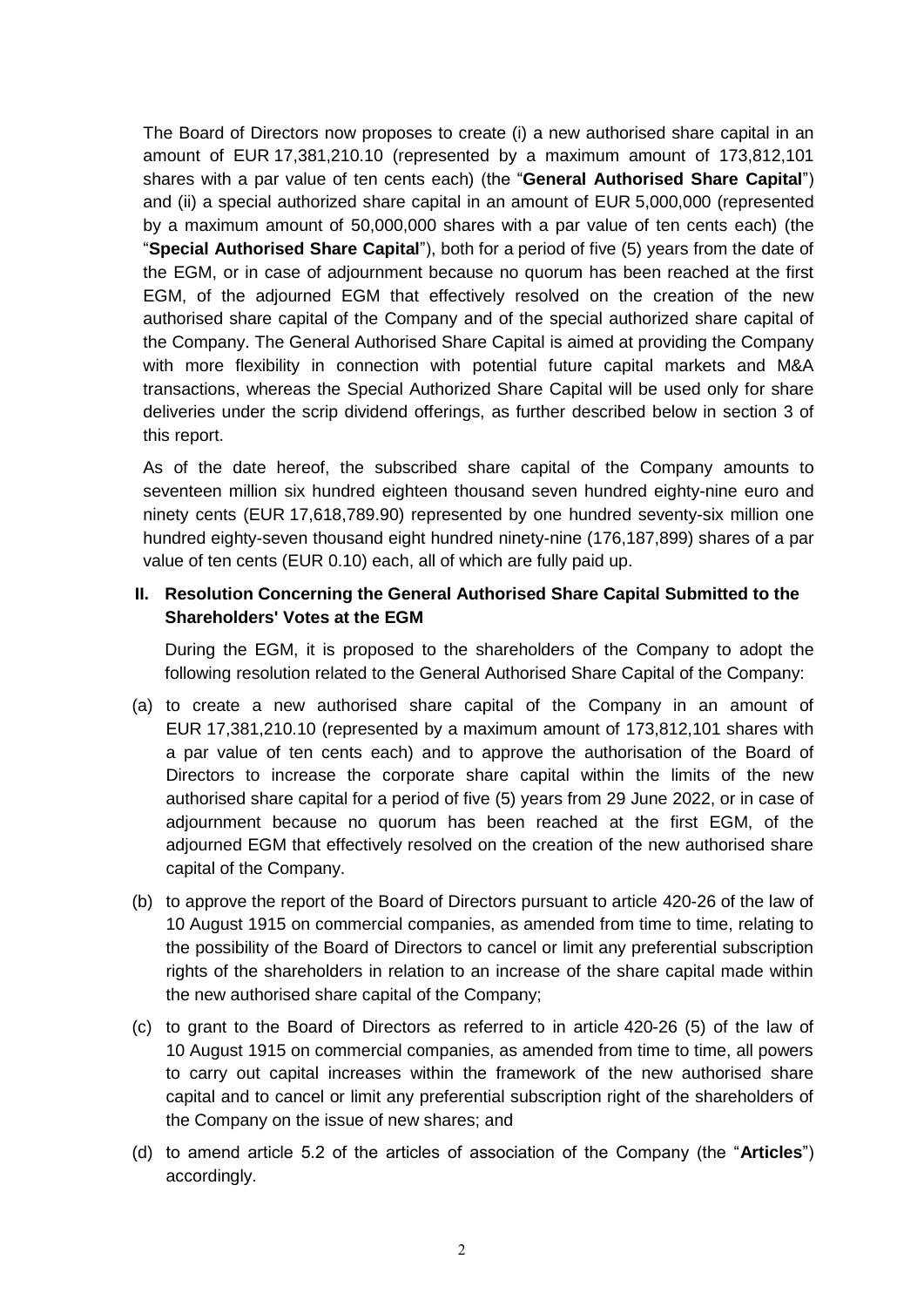## *Resolution proposed by the Board of Directors:*

*"The Extraordinary General Meeting resolves to:*

- *a. approve the creation of a new authorised share capital of the Company in an amount of EUR 17,381,210.10 (represented by a maximum amount of 173,812,101 shares with a par value of ten cents each) and to approve the authorisation of the Board of Directors to increase the corporate share capital within the limits of the new authorised share capital for a period of five (5) years from 29 June* 2022 *[or in case of adjournment because no quorum has been*  reached at the first EGM, of the adjourned EGM that effectively resolved on the *creation of the new authorised share capital of the Company];*
- *b. approve the report of the Board of Directors relating to the possibility of the Board of Directors to cancel or limit any preferential subscription rights of the shareholders in relation to an increase of the share capital made within the new authorised share capital of the Company;*
- *c. grant to the Board of Directors all powers to carry out capital increases within the framework of the new authorised share capital and to cancel or limit any preferential subscription right of the shareholders of the Company on the issue of new shares; and*
- *d. amend article 5.2 of the Articles to read as follows:*

### *"Article 5.2. Authorised share capital*

*The authorised share capital of the Company is set at seventeen million three hundred eighty-one thousand two hundred ten euro and ten cents (EUR 17,381,210.10) in addition to the subscribed share capital of the Company, represented by up to one hundred seventy-three million eight hundred twelve thousand one hundred and one (173,812,101) shares with a par value of ten cents (EUR 0.10) each. Any further (special) authorised share capital(s), if any, shall be regarded as supplemental, but not be considered substitutive of the authorized share capital.* 

*The board of directors is fully authorised:*

- *to increase the subscribed share capital by an additional amount corresponding to the authorised share capital as a whole at once, by successive portions or by continuous issues of new shares, to be paid up in cash, by contribution in kind, by conversion of shareholders' claims, or following approval of the general meeting of shareholders, by incorporation of profits or reserves into capital;*
- to issue convertible bonds, notes, warrants and, generally, any financial *instruments granting the right to their holders to subscribe for one or more shares of the Company. The board of directors may at its sole discretion*  determine the conditions under which the convertible bonds, the notes, the *warrants or the financial instruments granting the right to their holders to subscribe for one or more shares of the Company shall be issued,*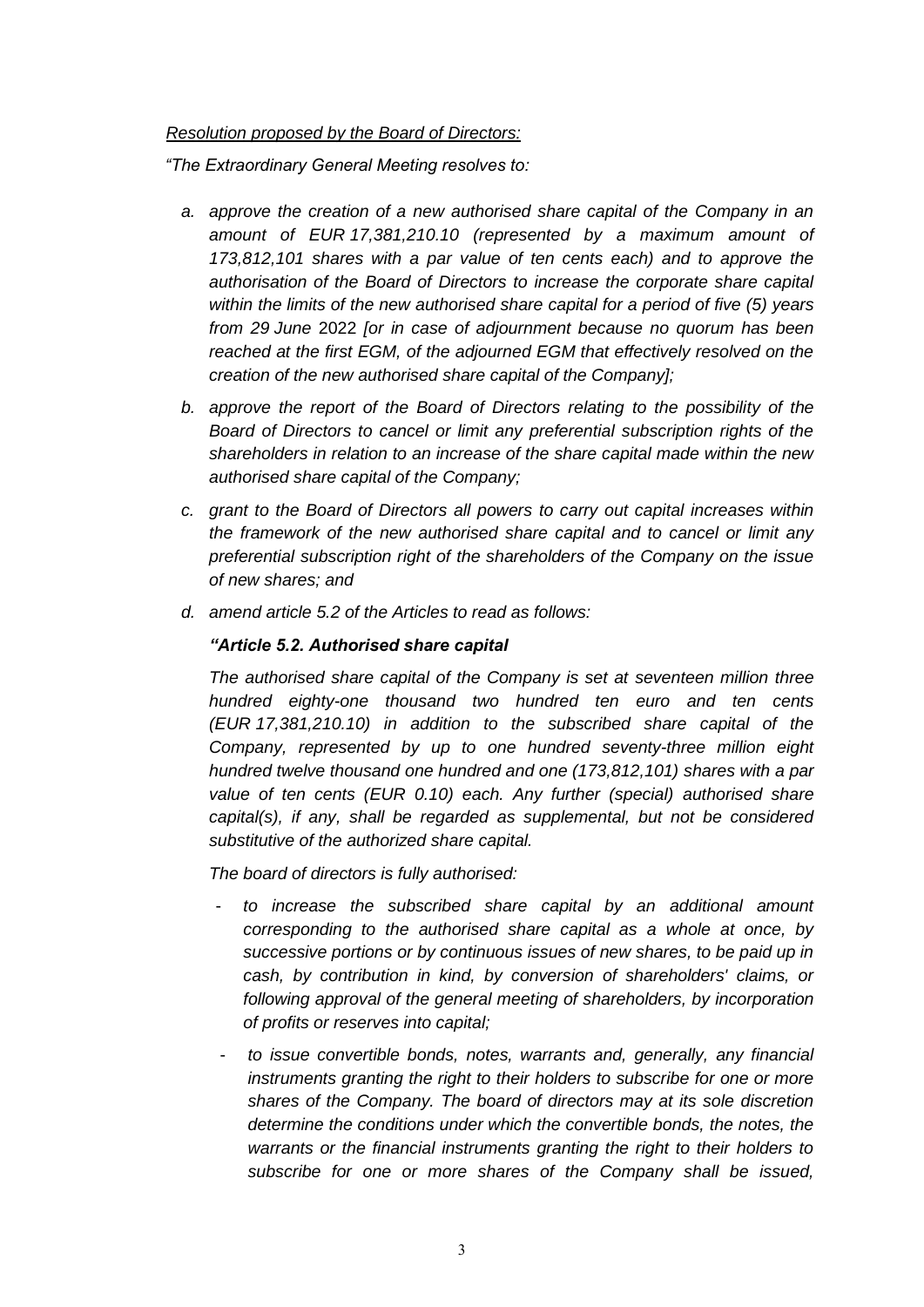*including the type, the registered or bearer form, the price, the currency, the interest rate, as well as any condition relating to the issue, exercise, transfer and conversion of such convertible bonds, notes, warrants or financial instruments. Such issue shall comply with the limits of the authorised capital and with the applicable legal provisions and more particularly with article 420-27 of the Law, as applicable;* 

- *to issue shares, options and any financial instruments granting the right to their holders to subscribe for one or more shares of the Company under any share option programme, management or any other incentive scheme of the Company (each a "Programme");*
- *to determine the place and the date of the issue or of the successive issues, the terms and conditions of subscription and payment of the additional shares; and*
- *to cancel or limit the preferential subscription right of the shareholders with respect to (i) the above issue of additional shares against payment in cash, by contribution in kind, by conversion of shareholders' claims or by incorporation of profits or reserves into capital, (ii) the issue of convertible bonds, notes, warrants and any financial instruments granting the right to their holders to subscribe for one or more shares of the Company and (iii) the issue of shares, options and any financial instruments granting the right to their holders to subscribe for one or more shares of the Company under any Programme.*

*Such authorisation is valid for a period of five years starting from 29 June 2022 [or in case of adjournment because no quorum has been reached at the first EGM, of the adjourned EGM that effectively resolved on the creation of the new authorised share*  capital of the Company] and may be renewed by resolution of the general meeting of *shareholders deliberating in the manner required for the amendment of the Articles. However, if any of the above-mentioned instruments are issued before or during this period the new shares may be issued upon conversion or exercise of said instruments also after the expiry of this period. As a consequence of each increase of capital so rendered effective, the first paragraph of article 5.1. will be amended such as to correspond to the increase so rendered effective; such modification will be documented in notarial form by the board of directors or by any persons appointed for such purposes and published in accordance with the Law. For the avoidance of doubt, the amount of the authorised share capital is adjusted at each capital increase effected within the framework of the authorised share capital.*"

## **Resolution Concerning the Special Authorised Share Capital Submitted to the Shareholders' Votes at the EGM**

During the EGM, it is proposed to the shareholders of the Company to adopt the following resolution related to the Special Authorised Share Capital of the Company:

a. to create a special authorised share capital of the Company in an amount of EUR 5,000,000 (represented by a maximum amount of 50,000,000 shares with a par value of ten cents each) which is available only for share deliveries under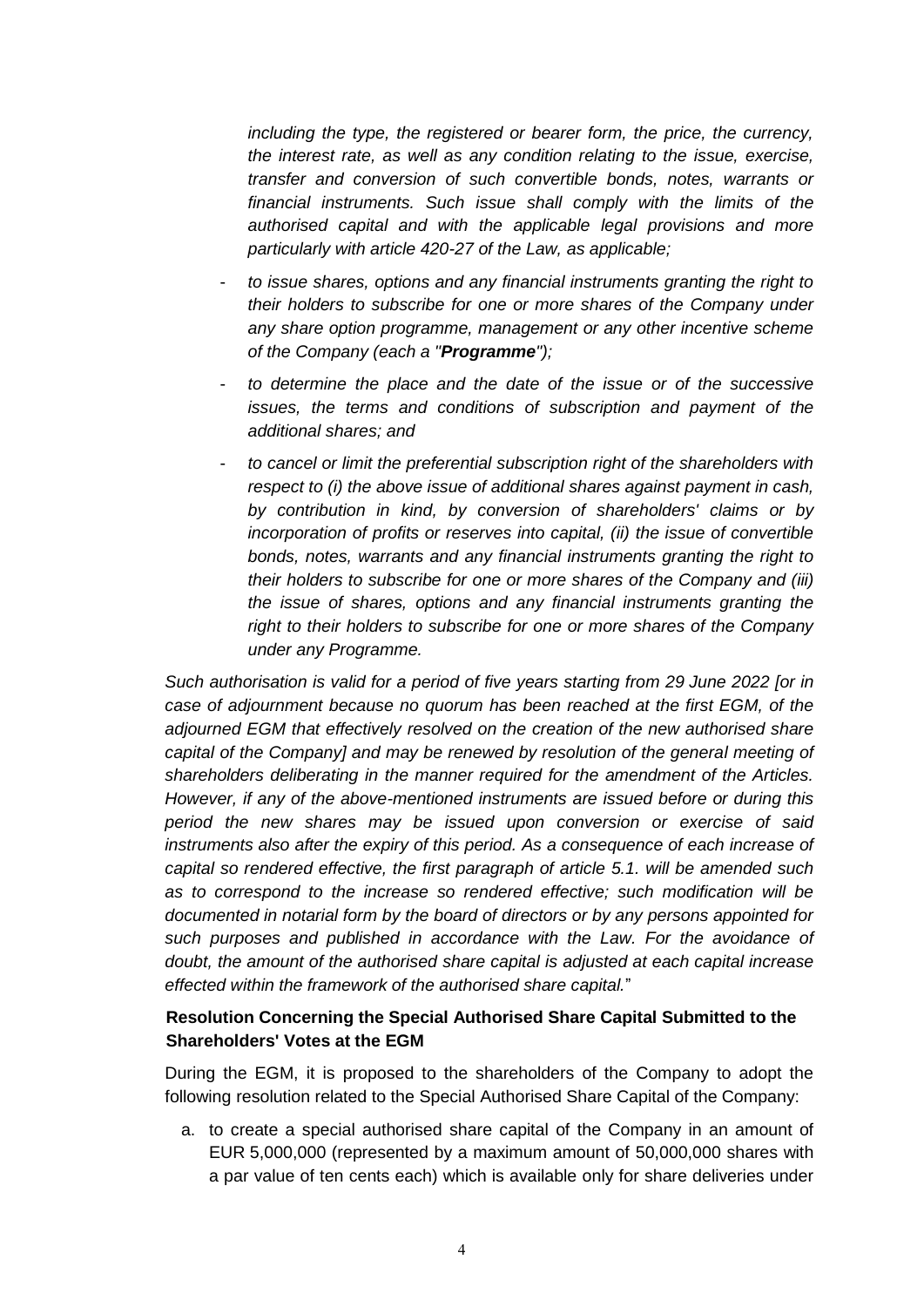scrip dividend offerings and to approve the authorisation of the Board of Directors to increase the corporate share capital within the limits of the special authorised share capital for a period of five (5) years from 29 June 2022, or in case of adjournment because no quorum has been reached at the first EGM, of the adjourned EGM that effectively resolved on the creation of the special authorised share capital of the Company;

- b. to approve the report of the Board of Directors pursuant to article 420-26 of the law of 10 August 1915, on commercial companies, as amended from time to time, relating to the possibility of the Board of Directors to cancel or limit any preferential subscription rights of the shareholders in relation to an increase of the share capital made within the special authorised share capital of the Company;
- c. to grant to the Board of Directors as referred to in article 420-26 (5) of the law of 10 August 1915 on commercial companies, as amended from time to time, all powers to carry out capital increases within the framework of the special authorised share capital and to cancel or limit any preferential subscription right of the shareholders of the Company on the issue of new shares; and
- d. to create a new article 5.3 of the articles of association of the Company accordingly.

#### *Resolution proposed by the Board of Directors:*

*"The Extraordinary General Meeting resolves to:*

- *a. approve the creation of a special authorised share capital of the Company in an amount of EUR 5,000,000 (represented by a maximum amount of 50,000,000 shares with a par value of ten cents each), which is available only for share deliveries under scrip dividend offerings, and to approve the authorisation of the Board of Directors to increase the corporate share capital within the limits of the special authorised share capital for a period of five (5) years from* 29 June 2022 *[or in case of adjournment because no quorum has been reached at the first EGM, of the adjourned EGM that effectively resolved on the creation of the special authorised share capital of the Company];*
- *b. approve the report of the Board of Directors relating to the possibility of the Board of Directors to cancel or limit any preferential subscription rights of the shareholders in relation to an increase of the share capital made within the special authorised share capital of the Company;*
- *c. grant to the Board of Directors all powers to carry out capital increases within the framework of the special authorised share capital and to cancel or limit any preferential subscription right of the shareholders of the Company on the issue of new shares; and*
- *d. create a new article 5.3 of the Articles to read as follows:*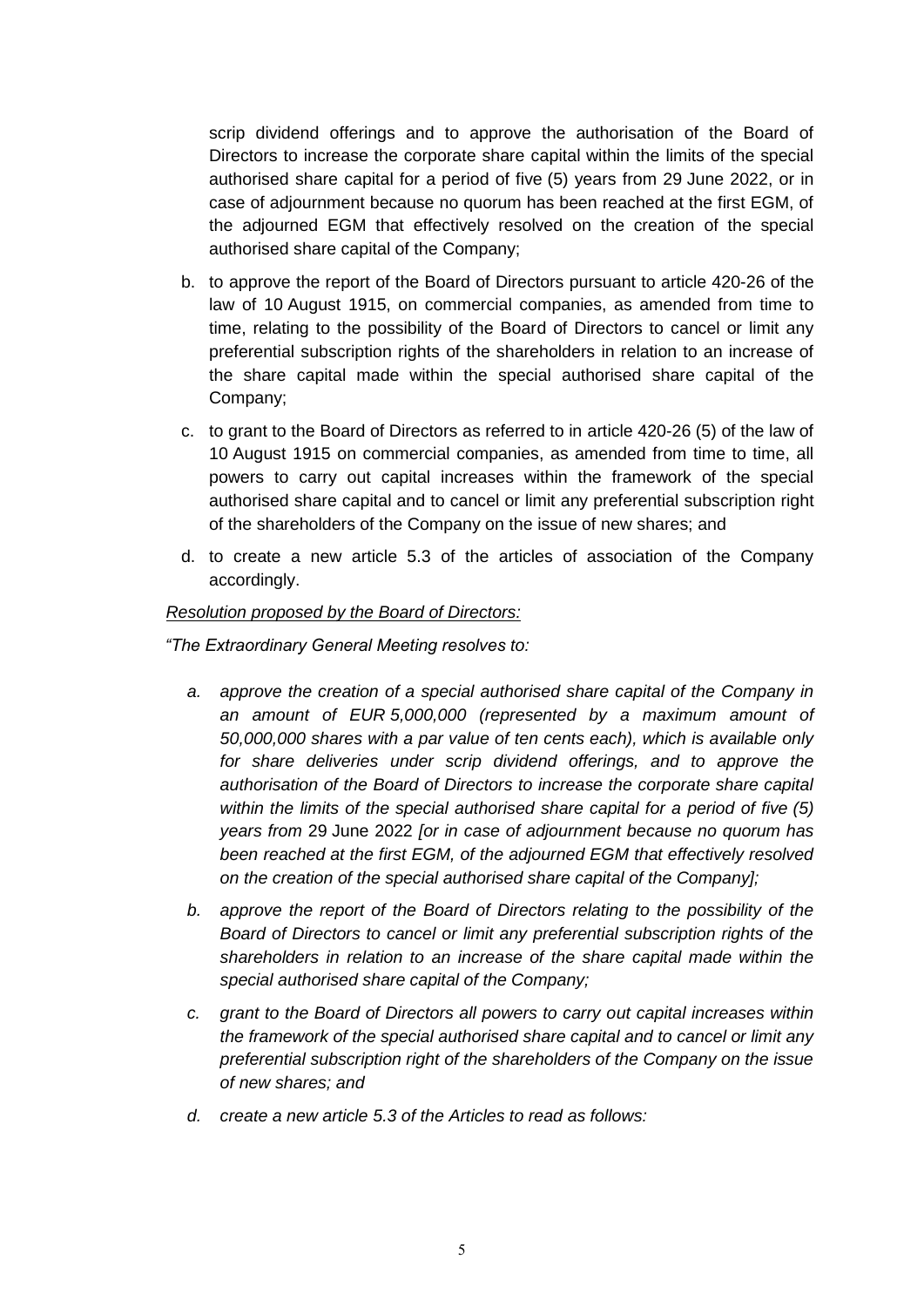## *"Article 5.3. Special authorised share capital*

*The special authorised share capital of the Company is set at five million euro (EUR 5,000,000) in addition to the subscribed share capital of the Company, represented by up to fifty million (50,000,000) shares with a par value of ten cents (EUR 0.10) each. The special authorised share capital is supplemental, but not substitutive, to any general authorised share capital of the Company existing from time to time.* 

*The board of directors is fully authorised:*

- *to increase the subscribed share capital by an additional amount corresponding to the special authorised capital as a whole at once, by successive portions or by continuous issues of new shares to be paid up by contribution in kind of shareholder claims relating from the distribution of a dividend of the Company;*
- *to issue shares under the special authorised share capital only for the purpose to deliver shares to shareholders in consideration for the contribution of their dividend right claims (scrip dividend) attached to shares of the Company;*
- *to determine the place and the date of the issue or of the successive issues, the terms and conditions of subscription and payment of the additional shares; and*
- *to cancel or limit the preferential subscription right of the shareholders with respect to the above issue of additional shares against payment by contribution in kind of the shareholders' dividend claims.*

*Such authorisation is valid for a period of five years starting from 29 June 2022 [or in case of adjournment because no quorum has been reached at the first EGM, of the adjourned EGM that effectively resolved on the creation of the special authorised share capital of the Company] and may be renewed by resolution of the general meeting of shareholders deliberating in the manner required for the amendment of the Articles. As a consequence of each increase of capital so rendered effective, the first paragraph of article 5.1. will be amended such as to correspond to the increase so rendered effective; such modification will be documented in notarial form by the board of directors or by any persons appointed for such purposes and published in*  accordance with the Law. For the avoidance of doubt, the amount of the special *authorised share capital is adjusted at each capital increase effected within the framework of the special authorized share capital."*

## **III. Reasons and Circumstances for the Limitation or Suppression of Preferential Subscription Rights**

This report has been issued by the Board of Directors in order to present the circumstances justifying the limitation or elimination of the preferential right of shareholders within the framework of an authorisations granted to the Board of Directors for a period of five (5) years.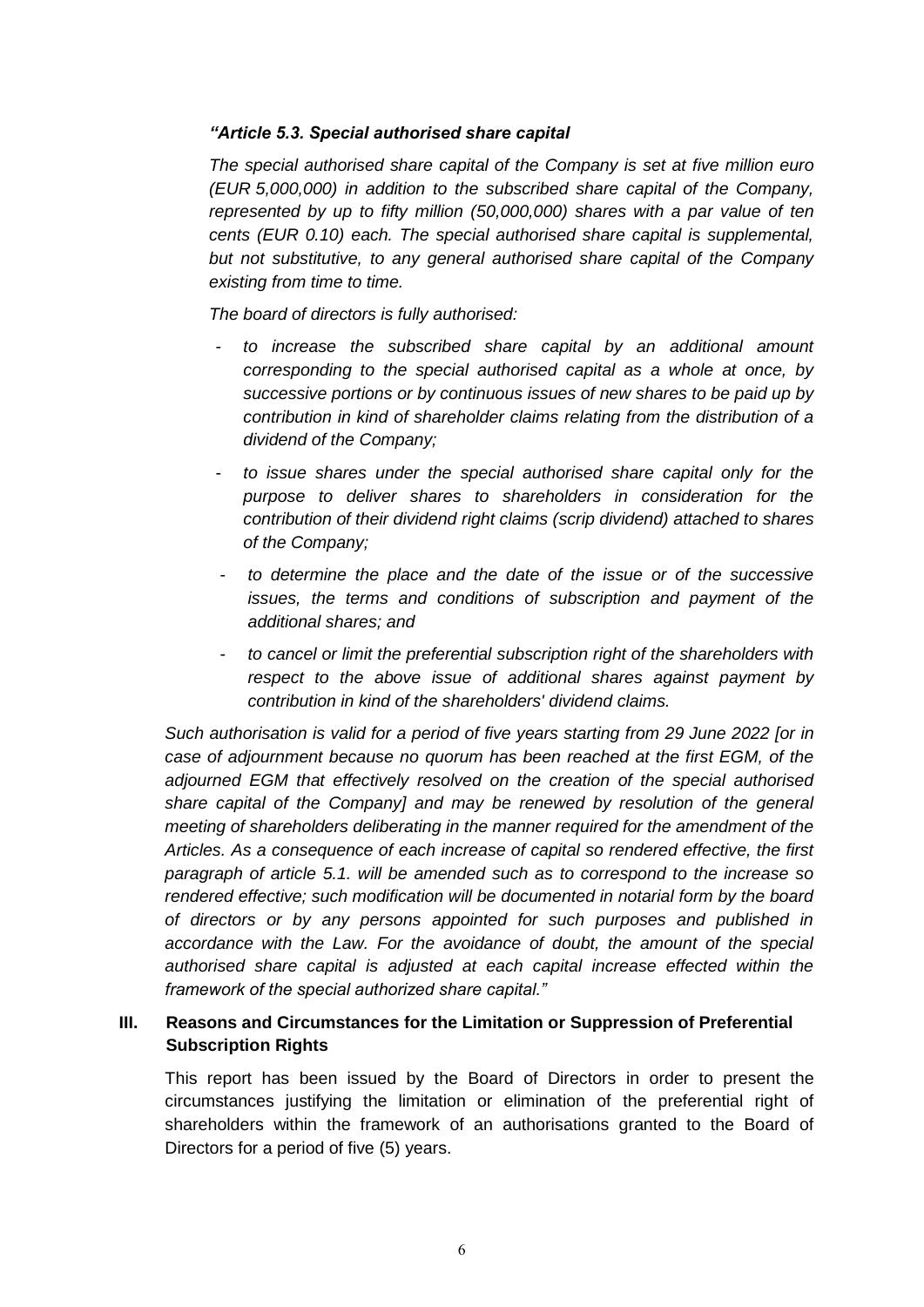## **General Authorised Share Capital**:

The Board of Directors acknowledges the necessity of being able to adapt the financial structure of the Company immediately with view to rapidly changing economic markets, real estate and stock markets in which it is involved and, thus, proposes to the EGM to authorise the Board of Directors to limit or cancel the preferential subscription rights of the shareholders in the event of future capital increases within the limits of the General Authorised Share Capital. In particular, the following reasons, each of which being sufficient to justify the implementation of the measure, shall be taken into account:

- (a) The General Authorised Share Capital with limitation or suppression of the preferential subscription rights of existing shareholders offers the Board of Directors the flexibility and speed required to become involved in public and private markets and to gather funds without having to resort to bank loans or bonds, and thus to develop and carry out quickly large real estate transactions.
- (b) The Company shall at all times be able to raise the necessary funds to cope with its changing needs in working capital, to cover unexpected charges, to preserve its cash balance, to improve its capital and debt structure, to strengthen its liquidity and to optimize the asset management and the cost of external funding.
- (c) The technique of the General Authorised Share Capital with limitation or suppression of the preferential subscription right for existing shareholders will be used in the exercise of stock options, convertible bonds, warrants or other convertible securities into shares issued by the Company, the conversion of debt to capital.
- (d) In addition, the Company shall be authorised to limit or cancel the preferential subscription rights of the shareholders if it intends to make use of the General Authorised Share Capital in connection with any potential M&A transactions, takeover bids, share exchange offers to stakeholders and/or squeeze-out techniques in relation to other market participants. The option of limiting or suppressing the preferential subscription rights of the shareholders shall enable the Company to acquire companies, shares in companies in exchange for shares in the Company or to merge or combine businesses with other companies. This option shall put the Company in the position to react fast and flexibly on national and international markets in case of favorable offers or other opportunities to acquire companies or shares in companies or to merge or combine businesses with companies which operate in related business areas. It is not uncommon that negotiations result in the necessity, or that it is in the best interest of the Company, to provide the consideration for the transaction in shares instead of or in addition cash. In order to be able to effect acquisitions in such cases on short notice, the Company should be provided with the possibility to increase its share capital against contributions in kind with the option of limiting or suppressing the preferential subscription rights.
- (e) The long, costly and relatively complex procedure for the Company to convene a new extraordinary general meeting which could resolve on capital increases instead of what is proposed by the relevant point of the agenda for the EGM may be, under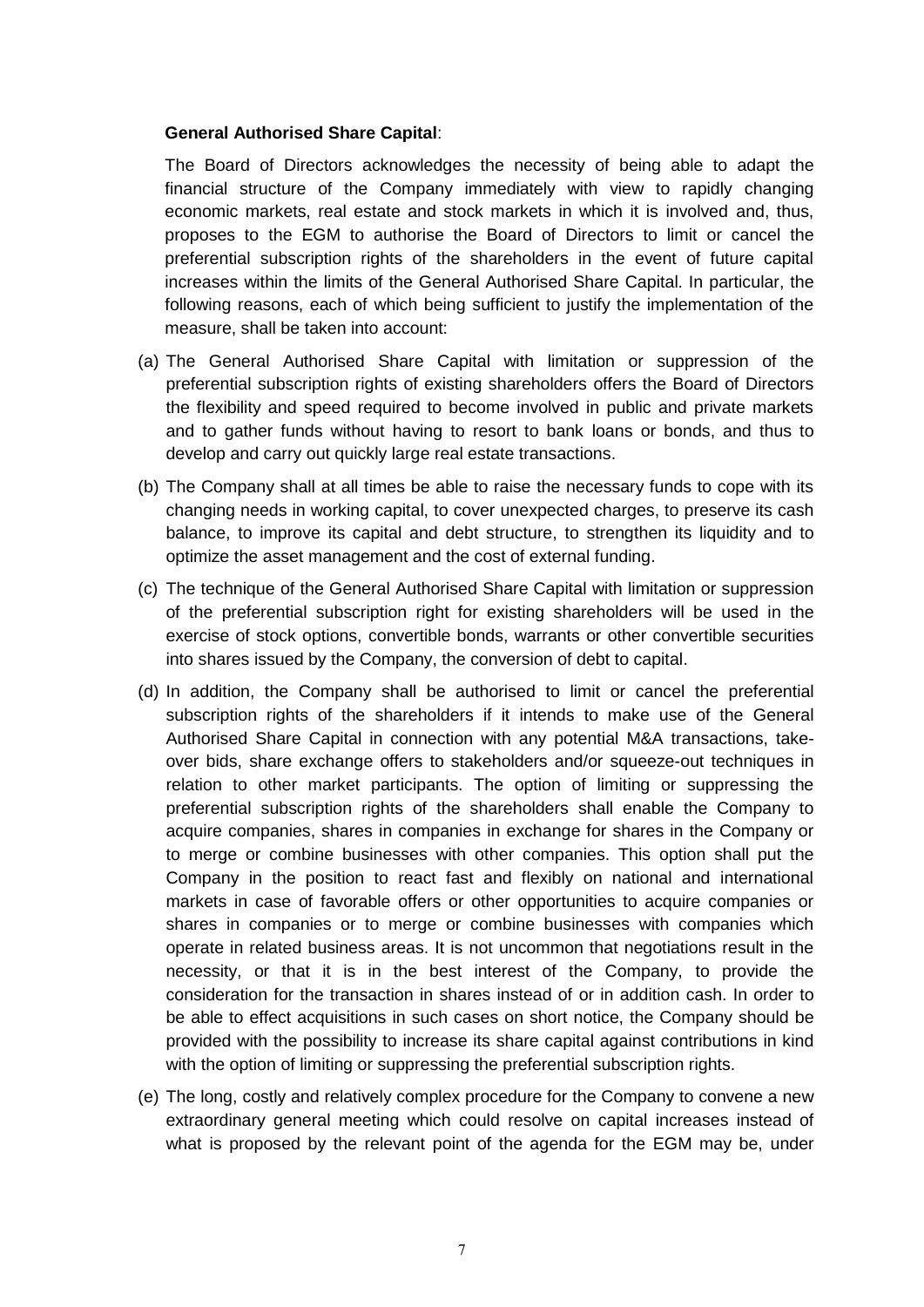certain circumstances, incompatible with certain fluctuations of the financial markets or business opportunities to which the Company is subject to.

- (f) The technique of the General Authorised Share Capital with limitation or suppression of the preferential subscription right for existing shareholders may also be used by the Board of Directors, as far as permitted by applicable laws, in the case of a hostile take-over bid or an attack, in an attempt to take control or any other capital action brought against the Company, planned or not, by third parties and to defend its values and projects, to sustain the employment of its staff and to guarantee protection of its holdings.
- (g) The Board of Directors will use the possibility of a capital increase out of the General Authorised Share Capital against contributions in kind under limiting or suppressing of subscription rights only if the value of the new shares is in an appropriate proportion to the value of the consideration, i.e. of the companies or of the shareholdings to be acquired therein.

## **Special Authorised Share Capital**:

The Board of Directors acknowledges the flexibility and speed required in connection with the implementation of scrip dividend offerings and, thus, proposes to the EGM to authorise the Board of Directors to limit or cancel the preferential subscription rights of the shareholders in the event of future capital increases within the limits of the Special Authorised Share Capital. In particular, the following reasons, each of which being sufficient to justify the implementation of the measure, shall be taken into account:

- (a) The long, costly and relatively complex procedure for the Company to convene a new extraordinary general meeting which could resolve on capital increases for share deliveries under scrip dividend offerings instead of what is proposed by the relevant point of the agenda for the EGM may be, under certain circumstances, incompatible with certain fluctuations of the financial markets to which the Company is subject to.
- (b) The Board of Directors will use the possibility of a capital increase out of the Special Authorised Share Capital against contributions in kind under limiting or suppressing of subscription rights only if the value of the new shares is in an appropriate proportion to the value of the consideration of the shareholder claims relating from the distribution of a dividend of the Company.
- (c) The Board of Directors will use the possibility of a capital increase out of the Special Authorised Share Capital solely for the purpose of share deliveries under scrip dividend offerings.

## **IV. Method**

The Board of Directors recommends the EGM to authorise it to limit or cancel the shareholders' preferential subscription right while it is achieving future capital increases within the framework of the authorisations set out in the amended article 5.2 and the new article 5.3 of the Articles. If preferential rights were not excluded as described